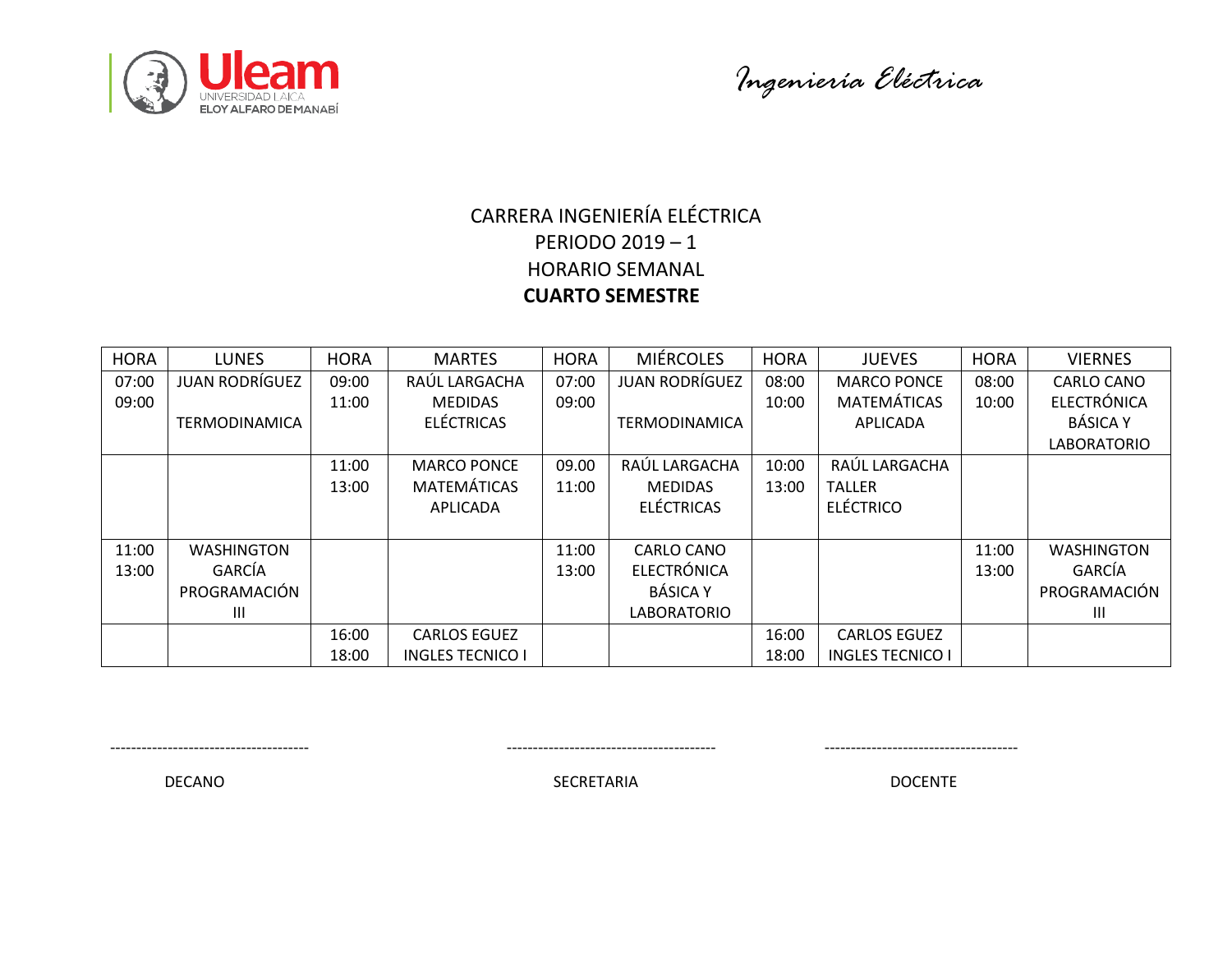



### $\overline{a}$ CARRERA INGENIERÍA ELÉCTRICA PERIODO 2019 – 1 HORARIO SEMANAL  **QUINTO SEMESTRE**

| <b>HORA</b> | <b>LUNES</b>        | <b>HORA</b> | <b>MARTES</b>           | <b>HORA</b> | <b>MIÉRCOLES</b>     | <b>HORA</b> | <b>JUEVES</b>           | <b>HORA</b> | <b>VIERNES</b>       |
|-------------|---------------------|-------------|-------------------------|-------------|----------------------|-------------|-------------------------|-------------|----------------------|
| 15:00       | <b>FLAVIO</b>       | 14:00       | <b>CARLO CANO</b>       | 14:00       | <b>CARLO CANO</b>    | 14:00       | <b>ENRIQUE</b>          | 14:00       | <b>CARLO CANO</b>    |
| 18:00       | VELÁSQUEZ           | 16:00       | <b>ELECTROMAGNETIS</b>  | 16:00       | <b>ELECTROMAGNET</b> | 16:00       | <b>FIGUEROA</b>         | 16:00       | ELECTROMAGNET        |
|             | <b>CIRCUITOS</b>    |             | MO.                     |             | <b>ISMO</b>          |             | <b>ELECTRÓNICA</b>      |             | <b>ISMO</b>          |
|             | ELÉCTRICOS Y        |             |                         |             |                      |             | DIGITAL SIST. DIG.      |             |                      |
|             | LAB. I              |             |                         |             |                      |             | Y PLC                   |             |                      |
| 18:00       | <b>JORGE TAMAYO</b> | 16:00       | <b>CARLOS EGUEZ</b>     | 16.00       | <b>FLAVIO</b>        | 16:00       | <b>CARLOS EGUEZ</b>     | 16:00       | RICHARD              |
| 20:00       | <b>MÁQUINAS</b>     | 18:00       | <b>INGLÉS TÉCNICO I</b> | 19:00       | VELÁSQUEZ            | 18:00       | <b>INGLÉS TÉCNICO I</b> | 19:00       | SALAZAR              |
|             | <b>TÉRMICAS</b>     |             |                         |             | <b>CIRCUITOS</b>     |             |                         |             | <b>INSTALACIONES</b> |
|             |                     |             |                         |             | <b>ELÉCTRICOS Y</b>  |             |                         |             | <b>ELÉCTRICAS</b>    |
|             |                     |             |                         |             | LAB. I               |             |                         |             |                      |
|             |                     | 18:00       | <b>ENRIQUE</b>          | 19:00       | <b>JORGE TAMAYO</b>  | 18.00       | <b>JORGE TAMAYO</b>     |             |                      |
|             |                     | 20:00       | <b>FIGUEROA</b>         | 21:00       | MÁQUINAS             | 21:00       | <b>MÁQUINAS</b>         |             |                      |
|             |                     |             | <b>ELECTRÓNICA</b>      |             | <b>TÉRMICAS</b>      |             | <b>HIDRÁULICAS</b>      |             |                      |
|             |                     |             | DIGITAL SIST. DIG.      |             |                      |             |                         |             |                      |
|             |                     |             | Y PLC                   |             |                      |             |                         |             |                      |

DECANO DOCENTE SECRETARIA DOCENTE

-------------------------------------- ---------------------------------------- -------------------------------------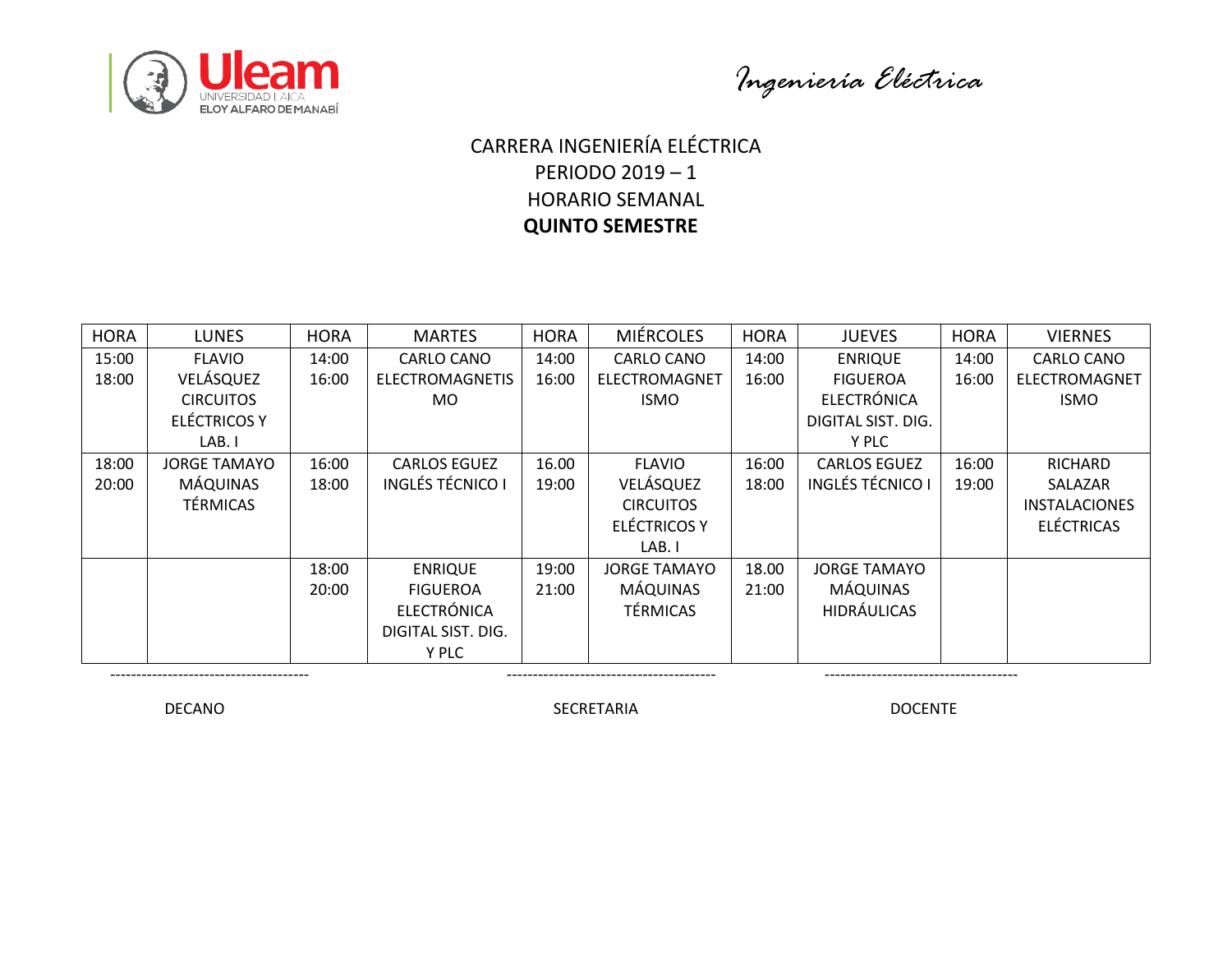



### $\overline{a}$ CARRERA INGENIERÍA ELÉCTRICA PERIODO 2019 – 1 HORARIO SEMANAL **SEXTO SEMESTRE**

| <b>HORA</b> | <b>LUNES</b>         | <b>HORA</b> | <b>MARTES</b>            | <b>HORA</b> | <b>MIÉRCOLES</b>   | <b>HORA</b> | <b>JUEVES</b>          | <b>HORA</b> | <b>VIERNES</b>    |
|-------------|----------------------|-------------|--------------------------|-------------|--------------------|-------------|------------------------|-------------|-------------------|
| 14:00       | <b>MILTON</b>        | 15:00       | FLAVIO VELÁSQUEZ         | 15:00       | <b>MILTON</b>      | 15:00       | <b>FLAVIO</b>          | 14:00       | <b>MILTON</b>     |
| 16:00       | <b>MOREANO</b>       | 18:00       | <b>CIRCUITOS</b>         | 18:00       | <b>MOREANO</b>     | 18:00       | VELÁSQUEZ              | 17:00       | <b>MOREANO</b>    |
|             | <b>CONTROL</b>       |             | <b>ELECTRICOS II Y</b>   |             | <b>CONTROL</b>     |             | <b>CIRCUITOS</b>       |             | <b>CONTROL</b>    |
|             | <b>INDUSTRIAL</b>    |             | LAB.                     |             | <b>INDUSTRIAL</b>  |             | <b>ELECTRICOS II Y</b> |             | <b>INDUSTRIAL</b> |
|             | <b>ELÉCTRICO</b>     |             |                          |             | <b>ELÉCTRICO</b>   |             | LAB.                   |             | <b>ELÉCTRICO</b>  |
| 16:00       | <b>ENRIQUE</b>       | 18:00       | <b>CARLOS EGUEZ</b>      | 18:00       | <b>ENRIQUE</b>     | 18:00       | <b>CARLOS EGUEZ</b>    |             |                   |
| 18:00       | <b>FIGUEROA</b>      | 20:00       | <b>INGLÉS TÉCNICO II</b> | 20:00       | <b>FIGUEROA</b>    | 20:00       | INGLÉS TÉCNICO         |             |                   |
|             | LAB. DE              |             |                          |             | LAB. DE            |             | $\mathbf{H}$           |             |                   |
|             | <b>ELECTRÓNICA</b>   |             |                          |             | <b>ELECTRÓNICA</b> |             |                        |             |                   |
|             | <b>DIGITAL</b>       |             |                          |             | <b>DIGITAL</b>     |             |                        |             |                   |
|             | <b>MICROCONTROLA</b> |             |                          |             | MICROCONTROLAD     |             |                        |             |                   |
|             | <b>DORES</b>         |             |                          |             | <b>ORES</b>        |             |                        |             |                   |
| 18:00       | <b>OSWALDO</b>       |             |                          |             |                    |             |                        |             |                   |
| 21:00       | RODRÍGUEZ            |             |                          |             |                    |             |                        |             |                   |
|             | ILUMINACIÓN          |             |                          |             |                    |             |                        |             |                   |

------------------------ ---------------------------------------- -------------------------------------

DECANO DOCENTE SECRETARIA DOCENTE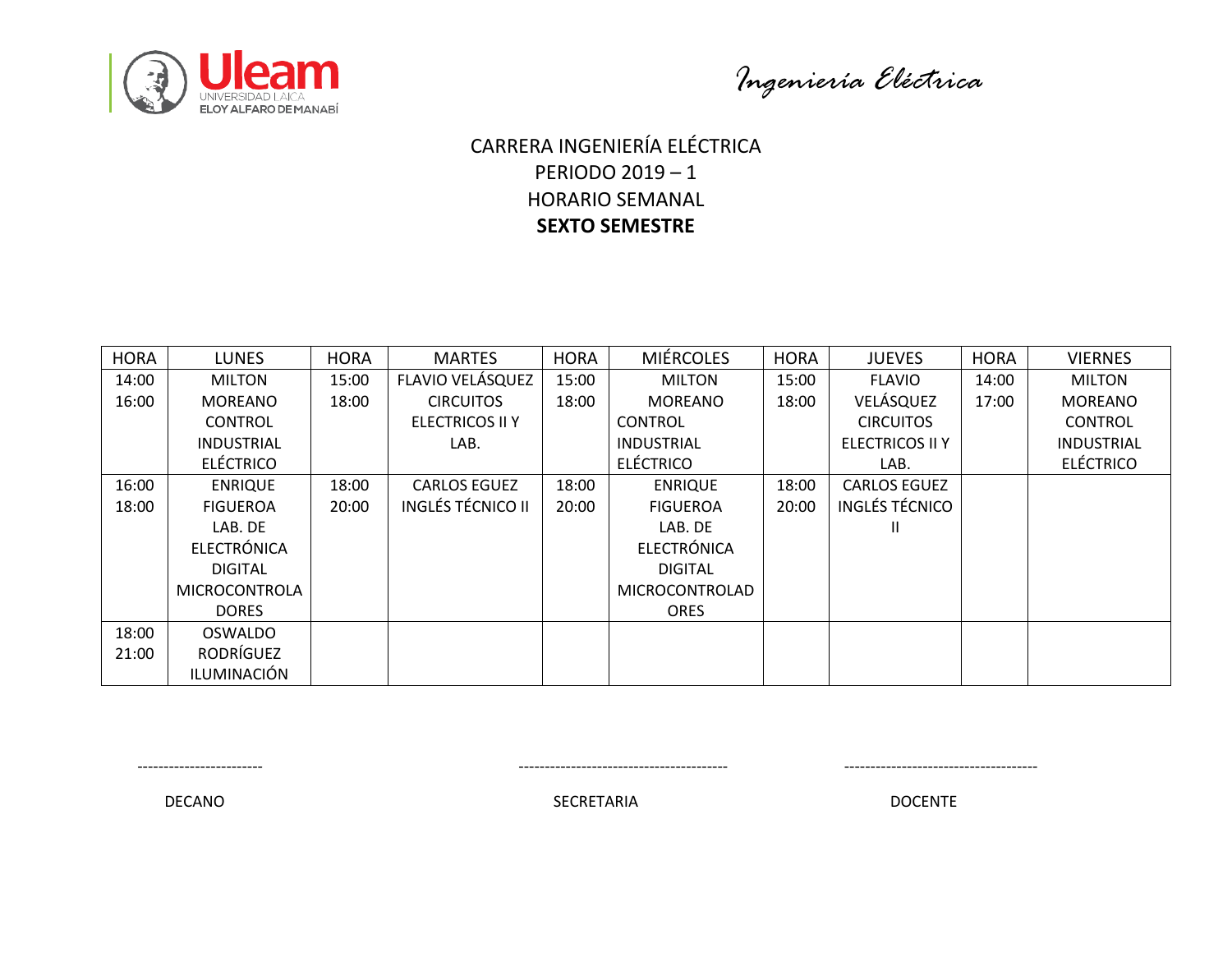



### CARRERA INGENIERÍA ELÉCTRICA PERIODO 2019 – 1 HORARIO SEMANAL  **SÉPTIMO SEMESTRE**

| <b>HORA</b> | <b>LUNES</b>            | <b>HORA</b> | <b>MARTES</b>         | <b>HORA</b> | <b>MIÉRCOLES</b>        | <b>HORA</b> | <b>JUEVES</b>       | <b>HORA</b> | <b>VIERNES</b>    |
|-------------|-------------------------|-------------|-----------------------|-------------|-------------------------|-------------|---------------------|-------------|-------------------|
| 16:00       | <b>MARCOS PONCE</b>     | 15:00       | <b>MARCOS PONCE</b>   | 16:00       | <b>FAUSTO RAMOS</b>     | 15:00       | RAÚL LARGACHA       | 16:00       | <b>VERDY</b>      |
| 18:00       | <b>CONTROLES</b>        | 17:00       | <b>CONTROLES</b>      | 18:00       | REDACCIÓN Y             | 18:00       | <b>SEGURIDAD</b>    | 18:00       | ZAMBRANO          |
|             | <b>PROGRAMABLES I</b>   |             | <b>PROGRAMABLES I</b> |             | <b>COMUNICACIÓN</b>     |             | <b>INDUSTRIAL</b>   |             | LEGISLACIÓN       |
|             |                         |             |                       |             |                         |             |                     |             | LABORAL           |
| 18:00       | <b>MILTON</b>           | 18:00       | <b>OSWALDO</b>        | 18:00       | <b>MILTON</b>           | 18:00       | OSWALDO             | 18:00       | <b>ENRIQUE</b>    |
| 21:00       | <b>MOREANO</b>          | 21:00       | <b>RODRÍGUEZ</b>      | 21:00       | <b>MOREANO</b>          | 21:00       | <b>RODRÍGUEZ</b>    | 20:00       | <b>FIGUEROA</b>   |
|             | <b>CIRCUITOS ELECT.</b> |             | SISTEMAS DE           |             | <b>CIRCUITOS ELECT.</b> |             | SISTEMAS DE         |             | <b>INGENIERÍA</b> |
|             | III Y LAB               |             | <b>DISTRIBUCIÓN</b>   |             | III Y LAB               |             | <b>DISTRIBUCIÓN</b> |             | ECONÓMICA Y       |
|             |                         |             |                       |             |                         |             |                     |             | <b>TARIFA</b>     |

-------------------------------------- ---------------------------------------- -------------------------------------

DECANO DOCENTE SECRETARIA DOCENTE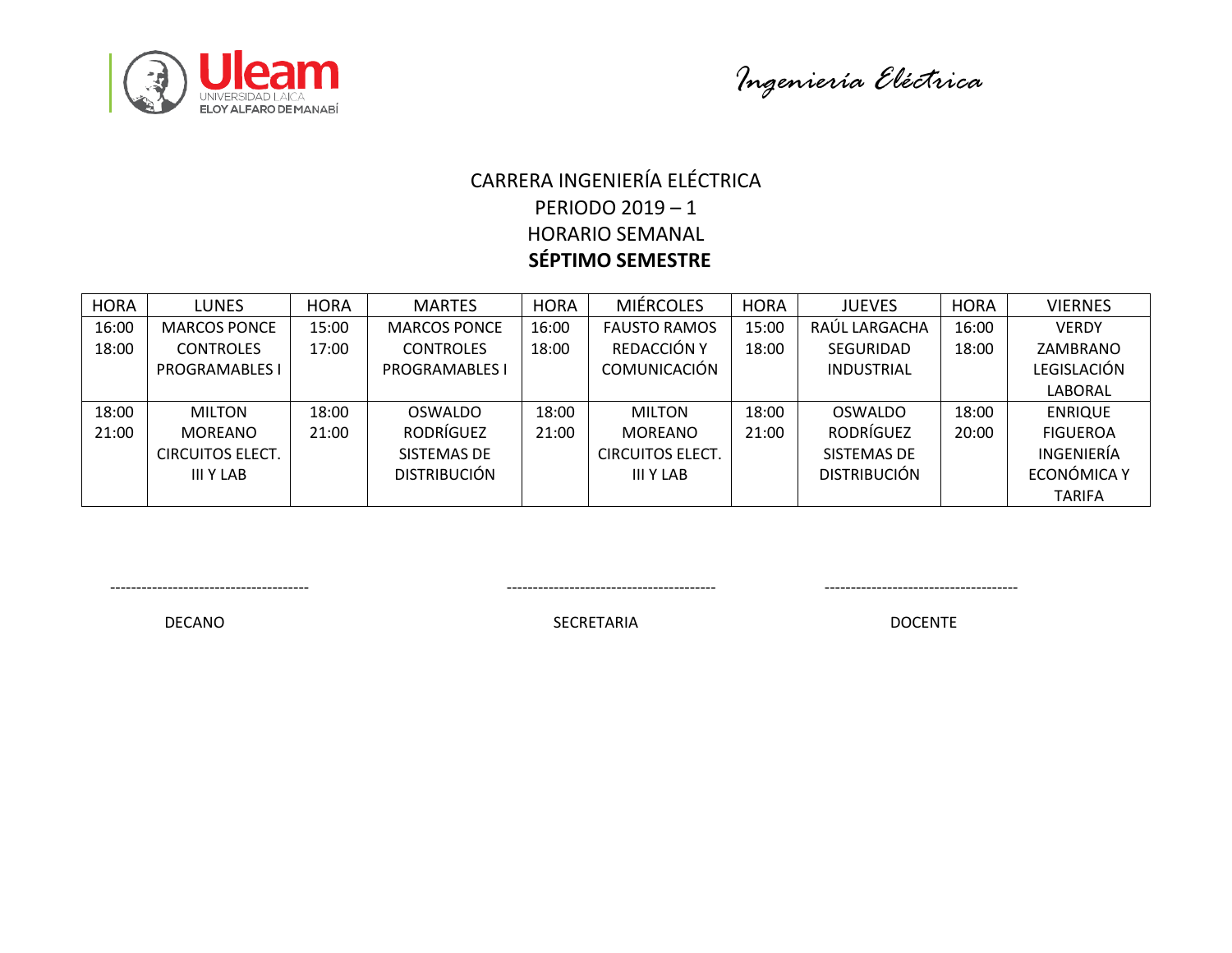

*Ingeniería Eléctrica*

### $\overline{a}$ CARRERA INGENIERÍA ELÉCTRICA PERIODO 2019 – 1 HORARIO SEMANAL **OCTAVO SEMESTRE**

| <b>HORA</b> | <b>LUNES</b>                | <b>HORA</b> | <b>MARTES</b>                   | <b>HORA</b> | <b>MIÉRCOLES</b>        | <b>HORA</b> | <b>JUEVES</b>                | <b>HORA</b> | <b>VIERNES</b>         |
|-------------|-----------------------------|-------------|---------------------------------|-------------|-------------------------|-------------|------------------------------|-------------|------------------------|
| 14:00       | <b>RICHARD SALAZAR</b>      | 15:00       | <b>KLEBER CORONEL</b>           | 14:00       | <b>ENRIQUE FIGUEROA</b> | 16:00       | <b>KLEBER CORONEL</b>        | 15:00       | <b>ENRIQUE</b>         |
| 17:00       | LÍNEA<br><b>DE</b>          | 18:00       | MAQUINAS<br>DE.                 | 17:00       | ELECTRÓNICA<br>DE       | 19:00       | <b>MAQUINAS</b><br><b>DE</b> | 18:00       | <b>FIGUEROA</b>        |
|             | <b>TRANSMISION</b>          |             | <b>CORRIENTE</b>                |             | POTENCIA<br>LAB.        |             | <b>CORRIENTE</b>             |             | ELECTRÓNICA<br>DE      |
|             | SISTEMAS<br>ALTA<br>DE      |             | $\checkmark$<br><b>CONTINUA</b> |             | CONTROL INDUSTRIAL      |             | <b>CONTINUA</b>              |             | POTENCIA Y<br>LAB.     |
|             | TENSIÓN                     |             | ALTERNA                         |             | ELÉCTRICO               |             | ALTERNA                      |             | CONTROL                |
|             |                             |             |                                 |             |                         |             |                              |             | INDUSTRIAL             |
|             |                             |             |                                 |             |                         |             |                              |             | <b>ELÉCTRICO</b>       |
| 17:00       | EDWIN PONCE                 | 18:00       | RAÚL LARGACHA                   | 17:00       | <b>RICHARD SALAZAR</b>  | 17:00       | RAÚL VILLAVICENCIO           | 18:00       | RAÚL                   |
| 19:00       | ORGANIZACIÓN<br>v           | 21:00       | <b>CATÁLOGOS</b>                | 20:00       | LÍNEA<br><b>DE</b>      | 19:00       | <b>CONTROLES</b>             | 20:00       | <b>VILLAVICENCIO</b>   |
|             | <b>DE</b><br>ADMINISTRACION |             | <b>ELÉCTRICOS</b>               |             | <b>TRANSMISION</b>      |             | <b>PROGRAMABLES II</b>       |             | <b>CONTROLES</b>       |
|             | <b>EMPRESAS</b>             |             |                                 |             | DE.<br>SISTEMAS<br>ALTA |             |                              |             | <b>PROGRAMABLES II</b> |
|             |                             |             |                                 |             | <b>TENSIÓN</b>          |             |                              |             |                        |
|             |                             |             |                                 |             |                         |             |                              |             |                        |

-------------------------------------- ---------------------------------------- -------------------------------------

DECANO DECANO DE EN ENTREGADO DE ENTREGADO DE ENTREGADO DE ENTREGADO DE ENTREGADO DE ENTREGADO DE ENTREGADO DE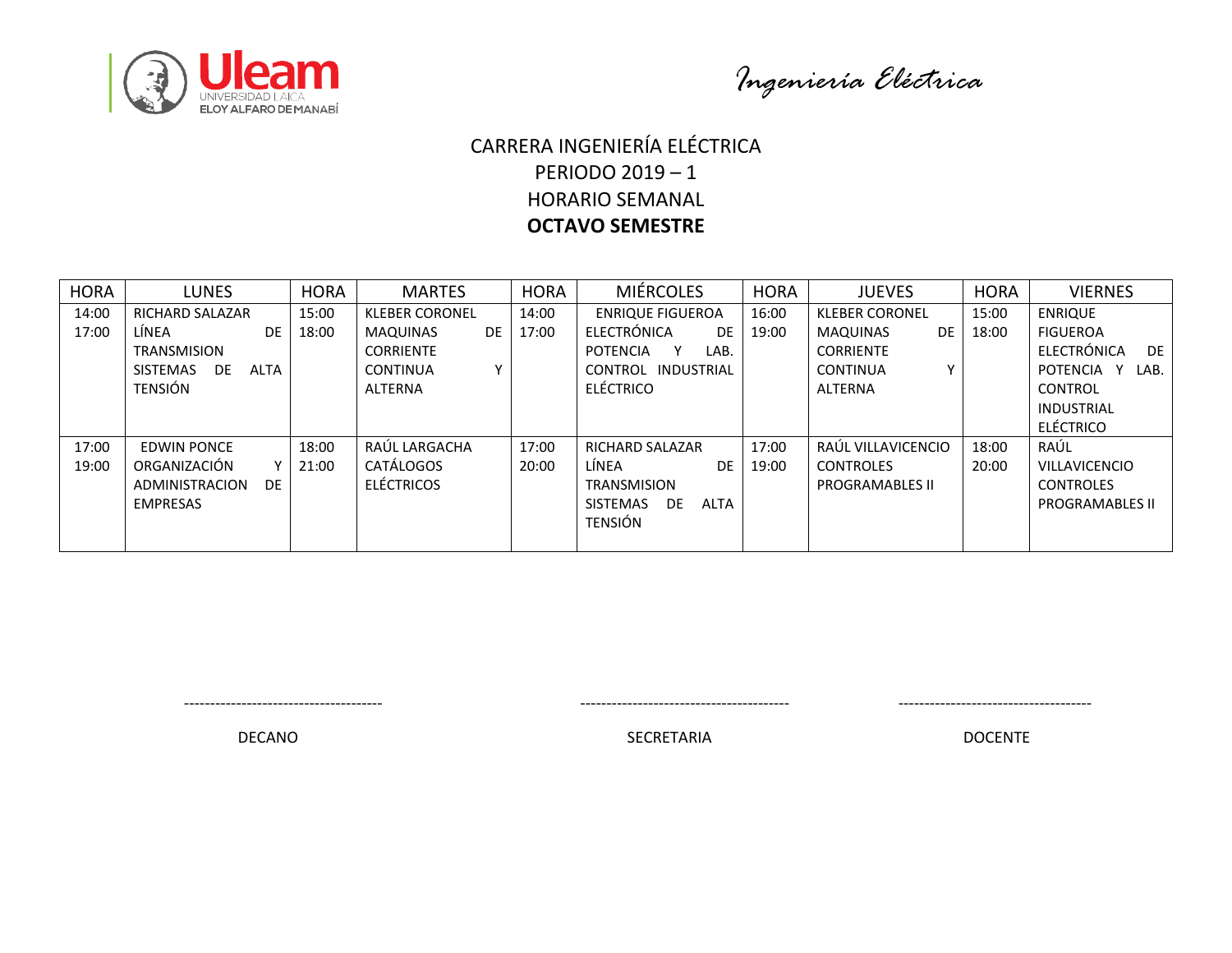



# CARRERA INGENIERÍA ELÉCTRICA PERIODO 2019 – 1 HORARIO SEMANAL  **NOVENO SEMESTRE**

| <b>HORA</b> | LUNES                      | <b>HORA</b> | <b>MARTES</b>         | <b>HORA</b> | <b>MIÉRCOLES</b>           | <b>HORA</b> | <b>JUEVES</b>     |             | <b>HORA</b> | <b>VIERNES</b>          |
|-------------|----------------------------|-------------|-----------------------|-------------|----------------------------|-------------|-------------------|-------------|-------------|-------------------------|
| 14:00       | <b>KLEBER CORONEL</b>      | 15:00       | <b>VERDY ZAMBRANO</b> | 14:00       | <b>KLEBER CORONEL</b>      | 14:00       | <b>JUAN</b>       | <b>LUIS</b> | 14:00       | <b>KLEBER CORONEL</b>   |
| 16:00       | <b>MAQUINAS DE</b>         | 17:00       | <b>RELACIONES</b>     | 17:00       | <b>MAQUINAS DE</b>         | 17:00       | RODRÍGUEZ         |             | 17:00       | <b>MAQUINAS DE</b>      |
|             | <b>CORRIENTE ALTERNA Y</b> |             | <b>HUMANAS</b>        |             | <b>CORRIENTE ALTERNA Y</b> |             | <b>CENTRALES</b>  |             |             | <b>CORRIENTE</b>        |
|             | LAB                        |             |                       |             | LAB.                       |             | <b>ELÉCTRICAS</b> |             |             | ALTERNA Y LAB.          |
|             |                            |             |                       |             |                            |             |                   |             |             |                         |
| 16:00       | GARY LEÓN                  | 17:00       | RAÚL VILLAVICENCIO    | 18:00       | RAÚL VILLAVICENCIO         |             |                   |             | 17:00       | GARY LEÓN               |
| 18:00       | SISTEMAS ELÉCTRICOS        | 20:00       | LAB. DE CONTROLES     | 20:00       | DE CONTROLES<br>LAB.       |             |                   |             | 19:00       | <b>SISTEMAS</b>         |
|             | DE POTENCIA                |             | PROGRAMABLES          |             | PROGRAMABLES               |             |                   |             |             | ELÉCTRICOS<br><b>DE</b> |
|             |                            |             |                       |             |                            |             |                   |             |             | POTENCIA I              |
| 18:00       | RAÚL VILLAVICENCIO         |             |                       |             |                            |             |                   |             |             |                         |
| 21:00       | CONTROLES<br>DE<br>LAB.    |             |                       |             |                            |             |                   |             |             |                         |
|             | PROGRAMABLES               |             |                       |             |                            |             |                   |             |             |                         |

-------------------------------------- ---------------------------------------- -------------------------------------

DECANO DECANO DE ESTE EN ENTREGADO DE ENTREGADO DE ENTREGADO DE ENTREGADO DE ENTREGADO DE ENTREGADO DE ENTREGA